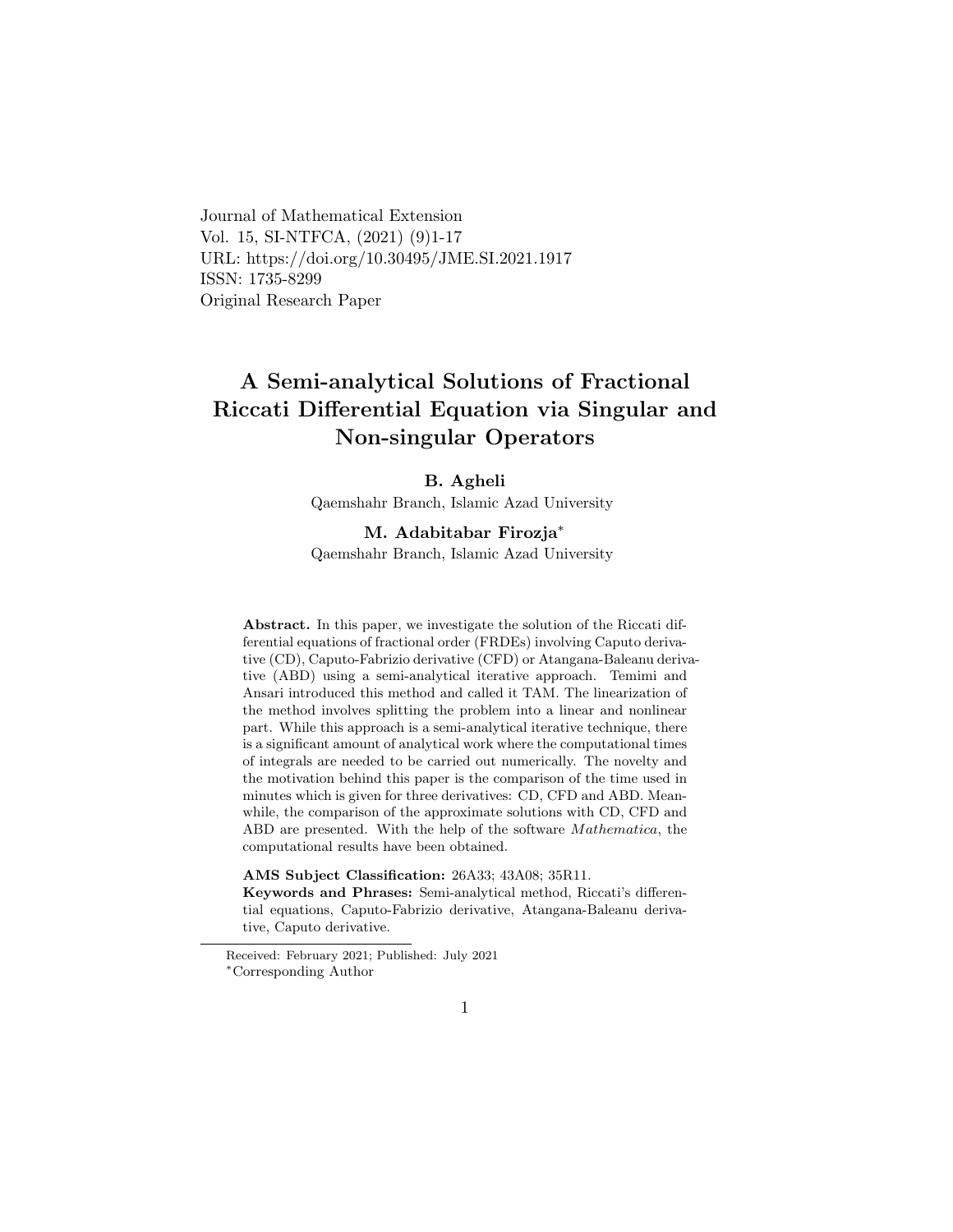### 1 Introduction

A problem of the non-linear differential equation is the Riccati differential equations (RDEs) which is written as follows [\[1\]](#page-10-0)

<span id="page-1-0"></span>
$$
D^{\theta}z(t) - \sum_{i=0}^{2} p_i(t) z^i(t) = 0,
$$
\n(1)

in which  $p_i(t)$  are constant functions,  $z(0) = z_0, t \in \mathbb{R}, 0 < t \leq T$  and  $0 < \theta \leq 1$ . The operator  $D^{\theta}$  can denotes CD, CFD or ABD of order  $\theta$ .

Scholars are requested to check papers that have been introduced to get a better grasp of thoroughgoing introduction about RDEs and its history in [\[39\]](#page-15-0). About the motivation and significance for RDEs, it has a basic role in some of the applications such as river flows, in pattern formation in dynamic games, econometric models, linear systems with Markovian jumps, stochastic systems, control theory, diffusion problems, random processes, robust stabilization, bending of beams, network synthesis, chemical reactions, the motion of rotating mass around body, pendulum and financial mathematics [\[34,](#page-14-0) [39,](#page-15-0) [45,](#page-15-1) [48,](#page-15-2) [50\]](#page-16-0).

The other two applied instances include the time-independent static Schrodinger equation in one dimension and the non-autonomous and in-homogeneous diffusion-type equation (for detales see [\[17,](#page-12-0) [20,](#page-12-1) [43\]](#page-15-3)).

In real world, we can see nowadays some utilization of differential equations featuring real order derivative (or fractional differential equations (FDEs)) in variant fields of sciences and some areas of engineering. Some of these topics and applications may be involved in sciences such as biology, physics, environmental science and fields of engineering such as image processing, control, signal processing, dynamic systems and mechanics, which were stated by Sun and his associates in [\[44\]](#page-15-4).

To learn more about the differential and integral with non integer order and its properties, interested scholars and researchers can be referred to useful books and many articles written in this field in [\[11–](#page-11-0) [15,](#page-12-2) [21,](#page-13-0) [25,](#page-13-1) [27,](#page-13-2) [29](#page-13-3)[–33,](#page-14-1) [38,](#page-14-2) [40\]](#page-15-5).

We will refer in the following section to the most widely used approximate methods for RDEs and FRDEs, including homotopic perturbation method  $[36]$ , differential transform method  $[8]$ , finite difference method [\[26\]](#page-13-4), optimal homotopy asymptotic method  $[23]$ , wavelet method  $[49]$ ,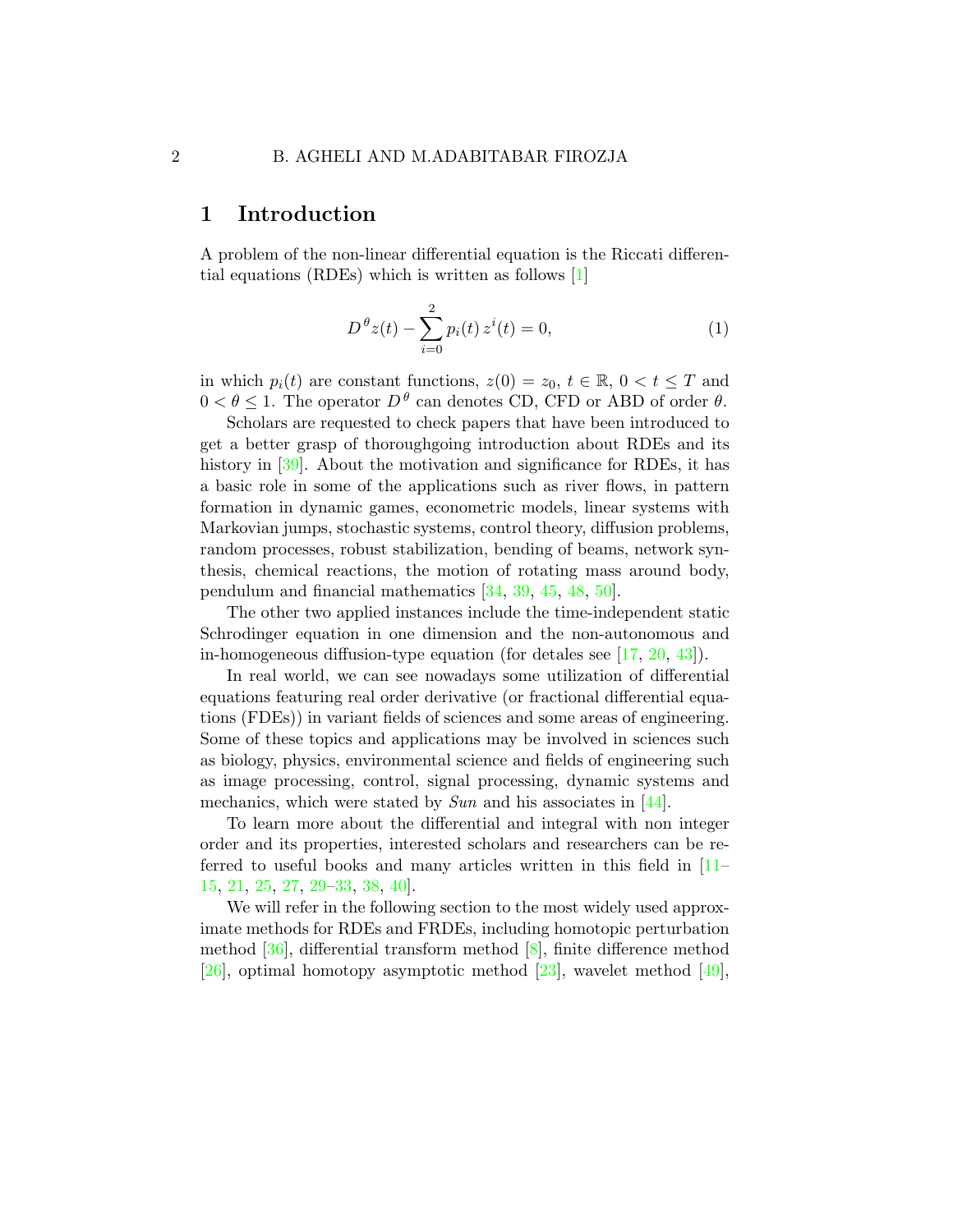Adomian decomposition method [\[18\]](#page-12-3), variational iteration technique [\[37\]](#page-14-4), differential quadrature method [\[24\]](#page-13-6), Lie-group shooting method, reproducing kernel Hilbert space method  $[41]$ , collocation method  $[22]$ , Runge-Kutta method  $[7]$  and etc  $[1, 10, 35, 42]$  $[1, 10, 35, 42]$  $[1, 10, 35, 42]$  $[1, 10, 35, 42]$  $[1, 10, 35, 42]$  $[1, 10, 35, 42]$ .

The novelty and motivation of this paper is the comparison of the time used in minutes given for three derivatives  $CD$ ,  $CFD$  and  $ABD$ , using TAM's approximate method for the fractional Riccati's differential equation. Meanwhile, the comparison of the approximate solutions with  $CD, CFD$  and  $ABD$  are presented. After calculations, the results have showed that relations between total errors are  $CD < CFD < ABD$ . In addition, the results have showed the order of CPU speed in calculation in Mathematica are  $CFD < ABD < CD$ .

Our article is organized as: In Section 2, basic definitions and notations are offered. In Section 3, we elaborate on the methodology of TAM. Convergence of this method and error analysis are verified in Section 4. We provide the applications and results in Section 5.

## 2 Basic Definitions And Notations

In this part, we define and offer some known fractional derivatives, including some fractional integrals and important properties which are necessary for next sections.

**Definition 2.1.** The CD [\[27\]](#page-13-2) of order  $\theta$  ( $n-1 < \theta \leq n$ ),  $t > a$  and  $n \in \mathbb{N}$ , is stated as

$$
^{CD}D^{\theta}z(t) = \frac{1}{\Gamma(n-\theta)} \int_{a}^{t} (t-s)^{\theta-1} z^{(n)}(s) ds.
$$
 (2)

**Definition 2.2.** The Reimann-Liouville's integral (RLI) [\[27\]](#page-13-2) of order  $\theta$ , is stated as

$$
RLI_I^{\theta}(z(t)) = \frac{1}{\Gamma(\theta)} \int_a^t (t-s)^{\theta-1} z(s) ds, \quad \theta > 0, \quad t > a. \tag{3}
$$

**Definition 2.3.** The ABD [\[9\]](#page-11-4) of order  $\theta$  ( $n < \theta \leq n+1$ ),  $t > a$  and  $n \in \mathbb{Z}^+$ , is stated as

$$
^{ABD}D^{n+\theta}z(t) = \frac{T(\theta)}{1-\theta} \int_{a}^{t} E_{\theta}\Big(-\theta \frac{(t-s)^{\theta}}{1-\theta}\Big) z^{(n+1)}(s)ds,\qquad(4)
$$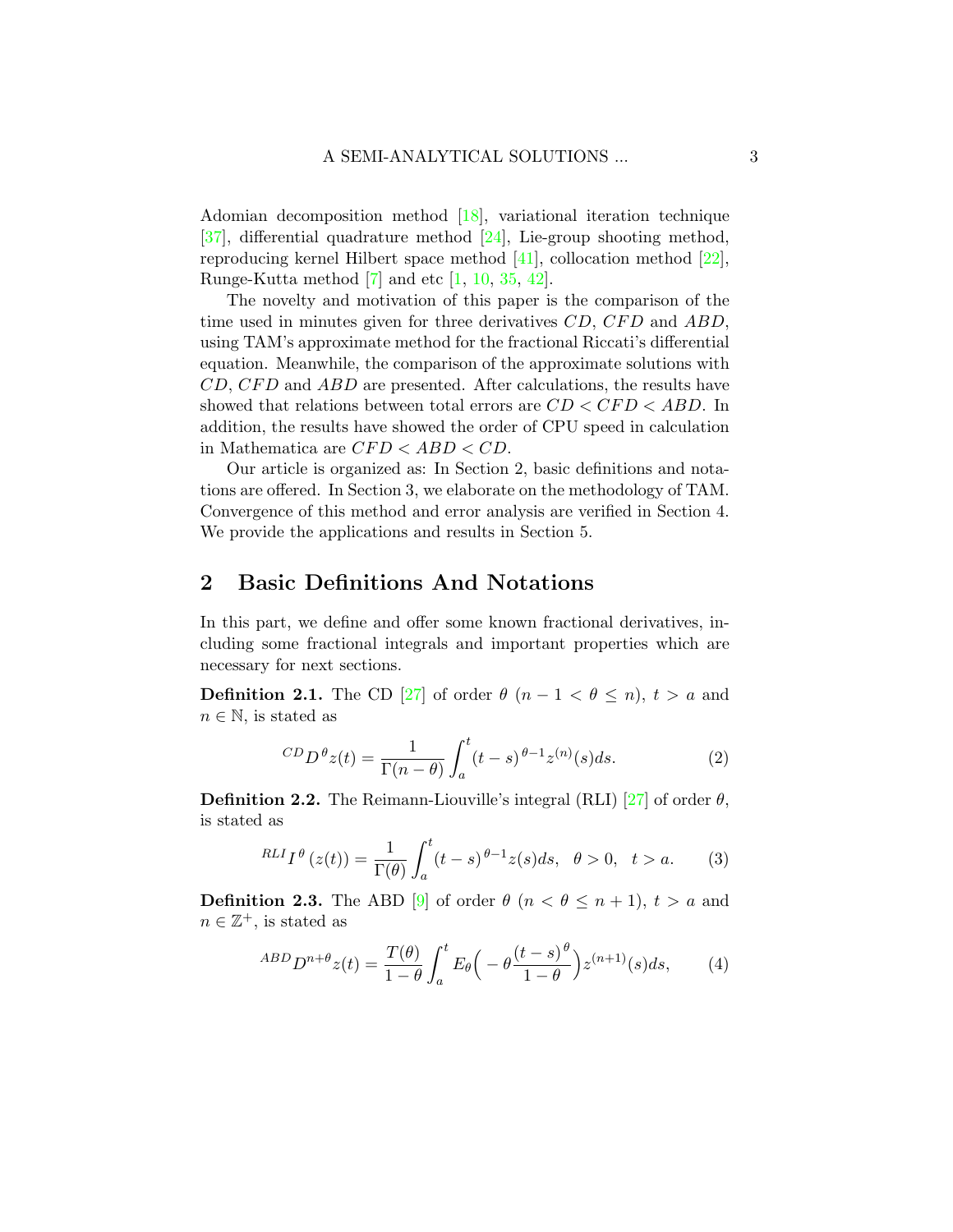in which,  $E_{\theta}$  is one-parameter Mittag-Leffler function, and  $T(\theta)$ , is called the normalization function featuring  $T(0) = T(1) = 1$ .

Definition 2.4. The Atangana-Baleanu's integral (ABI) [\[9\]](#page-11-4) of order  $0 < \theta \leq 1$ , is defined by

$$
^{ABI}I^{\theta}\left(z(t)\right) = \frac{1-\theta}{T(\theta)}z(t) + \frac{\theta}{T(\theta)} \quad ^{RLI}I^{\theta}\left(z(t)\right),\tag{5}
$$

in which,  $t > a$  and  $T(\theta)$  is called, the normalization function featuring  $T(0) = T(1) = 1.$ 

**Remark 2.5.** The Atangana-Baleanu's integral of order  $\theta(n < \theta \leq$  $n+1$ ,  $t > a$  and  $n \in \mathbb{Z}^+$ , is stated as

$$
^{ABI}I^{\theta}\left(z(t)\right) = \frac{1-\theta+n}{M(\theta-n)}I^{n}z(t) + \frac{\theta-n}{M(\theta-n)}I^{\theta}z(t).
$$
 (6)

**Definition 2.6.** The CFD [\[16\]](#page-12-4) of order  $\theta$  ( $n < \theta \leq n+1$ ),  $t > a$  and  $n \in \mathbb{Z}^+$ , is stated as

$$
CFD D^{n+\theta} z(t) = \frac{T(\theta)}{1-\theta} \int_a^t \exp\left(-\theta \frac{t-s}{1-\theta}\right) z^{(n+1)}(s) ds,\tag{7}
$$

in which,  $T(\theta)$  is called the normalization function featuring  $T(0)$  =  $T(1) = 1.$ 

**Definition 2.7.** The Caputo-Fabrizio's integral (CFI) [\[28\]](#page-13-8) of order  $0 <$  $\theta \leq 1$ , is stated as

$$
^{CFI}I^{\theta}\left(z(t)\right) = \frac{1-\theta}{T(\theta)}z(t) + \frac{\theta}{T(\theta)}I\left(z(t)\right),\tag{8}
$$

in which,  $t > a$  and  $T(\theta)$  is called the normalization function featuring  $T(0) = T(1) = 1.$ 

**Remark 2.8.** The Caputo-Fabrizio's integral of order  $\theta(n < \theta \leq n+1)$ ,  $t > a$  and  $n \in \mathbb{Z}^+$ , is stated as

$$
^{CFI}I^{\theta}\left(z(t)\right) = \frac{1-\theta+n}{M(\theta-n)}I^{n}\left(z(t)\right) + \frac{\theta-n}{M(\theta-n)}I^{n+1}\left(z(t)\right). \tag{9}
$$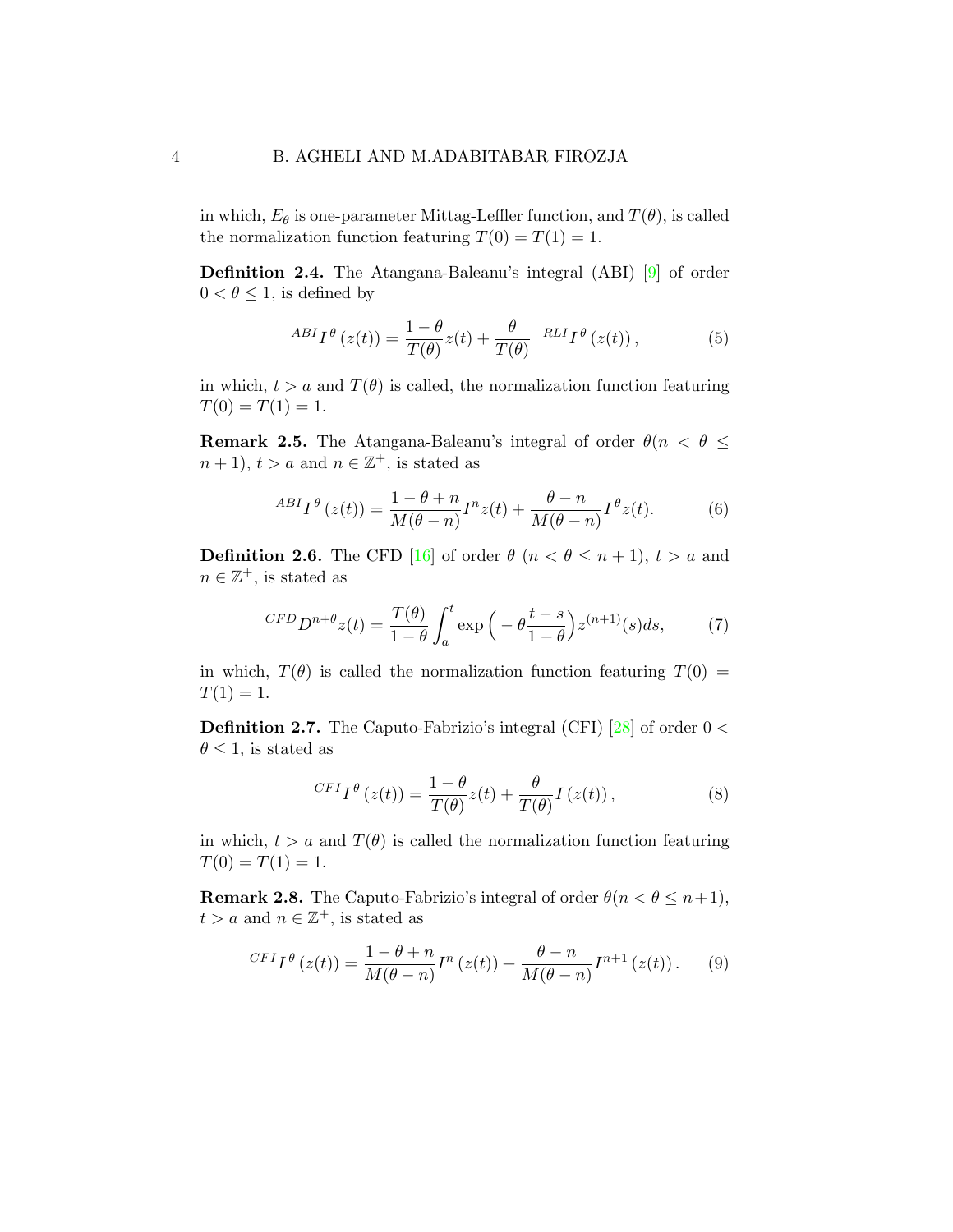## 3 The Methodology Of TAM

To explain the TAM  $[2, 4-6, 46, 47]$  $[2, 4-6, 46, 47]$  $[2, 4-6, 46, 47]$  $[2, 4-6, 46, 47]$  $[2, 4-6, 46, 47]$  $[2, 4-6, 46, 47]$ , assume that the nonlinear differential equation is below featuring boundary assumptions

$$
\begin{cases}\nL\left[z(t)\right] + N\left[z(t)\right] + \nu(t) = 0, \\
B\left(z, \frac{dz}{dt}\right) = 0,\n\end{cases}
$$
\n(10)

in which t represents the independent variable,  $z(t)$  is the unfamiliar function,  $B(*)$  is a boundary operator,  $\nu(t)$  is a given familiar function,  $L(*)$  is the linear operator and  $N(*)$  is the nonlinear operator. For Eq. [\(1\)](#page-1-0), we consider  $L [z(t)] = D^{\theta} z(t), N [z(t)] = -\sum_{i=1}^{3}$  $i=0$  $p_i(t) z^i(t)$  and  $\nu(t) = 0.$ 

The TAM will start with an initial guess  $z_0(t)$ . To gain function  $z(t)$ as a solution, we solve the following system of boundary value problems:

<span id="page-4-0"></span>
$$
\begin{cases}\nL\left[z_0(t)\right] + \nu(t) = 0, \ B\left(z_0, \frac{dz_0}{dt}\right) = 0, \\
L\left[z_1(t)\right] + N\left[z_0(t)\right] + \nu(t) = 0, \ B\left(z_1, \frac{dz_1}{dt}\right) = 0, \\
L\left[z_2(t)\right] + N\left[z_1(t)\right] + \nu(t) = 0, \ B\left(z_2, \frac{dz_2}{dt}\right) = 0, \\
\vdots \\
L\left[z_n(t)\right] + N\left[z_n(t)\right] + \nu(t) = 0, \ B\left(z_n, \frac{dz_n}{dt}\right) = 0.\n\end{cases} \tag{11}
$$

Then, by  $z = \lim_{n \to \infty} z_n$ , the solution is given.

# 4 Error And Convergence Of TAM

In this section, we consider the error and convergence of TAM.

#### 4.1 Convergence of TAM

**Theorem 4.1.** Suppose the solution components  $z_0, z_1, z_2, \ldots$ , are de-fined as given in Eq.[\(11\)](#page-4-0). If there exists  $\theta \in (0, 1)$  such that  $||z_{i+1}|| \leq$  $\theta \|z_i\|$  for all  $i \geq i_0$  for some  $i_0 \in \mathbb{N}$ , then the series solution  $\sum_{i=1}^{\infty}$  $i=0$ zi converges to a solution.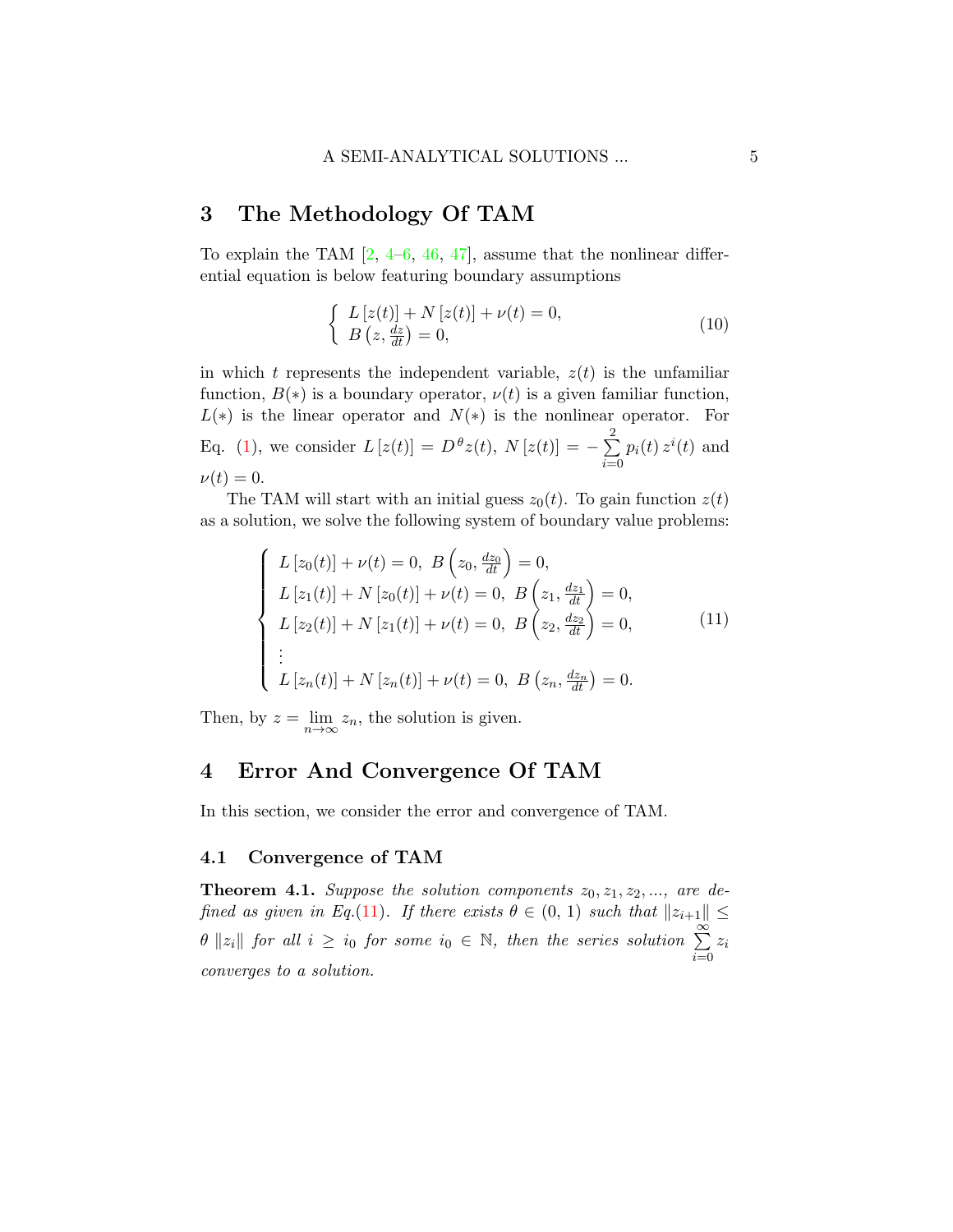**Proof.** Suppose the sequences  ${V_p}_{p=0}^{\infty}$  are specified with

$$
V_0 = z_0
$$
  
\n
$$
V_1 = z_0 + z_1,
$$
  
\n
$$
V_2 = z_0 + z_1 + z_2,
$$
  
\n...  
\n
$$
V_p = z_0 + z_1 + z_2 + \ldots + z_p.
$$
\n(12)

It is enough to show that in the Hilbert space R the sequence  ${V_p}_{p=0}^{\infty}$  $p=0$ is a Cauchy sequence. For this target, suppose

$$
||V_{p+1} - V_p|| = ||z_{p+1}||
$$
  
\n
$$
\leq \theta ||z_p||
$$
  
\n
$$
\leq \theta^2 ||z_{p-1}||
$$
  
\n
$$
\vdots
$$
  
\n
$$
\leq \theta^{p-i_0+1} ||z_{i_0}||.
$$

Supposing that  $p \ge q > i_0$  and for every  $p, q \in \mathbb{N}$ , we have

$$
||V_p - V_q|| = ||(V_p - V_{p-1}) + (V_{p-1} - V_{p-2}) + \dots + (V_q - V_{q-1})||
$$
  
\n
$$
\leq ||(V_p - V_{p-1})|| + ||(V_{p-1} - V_{p-2})|| + \dots + ||(V_q - V_{q-1})||
$$
  
\n
$$
\leq \theta^{p-i_0} ||z_{i_0}|| + \theta^{p-i_0-1} ||z_{i_0}|| + \dots + \theta^{q-i_0+1} ||z_{i_0}||
$$
  
\n
$$
= \theta^{q-i_0+1} \left( \frac{1 - \theta^{p-q}}{1 - \theta} \right) ||z_{i_0}||.
$$

It arrives at  $\lim_{\substack{p\to\infty\\q\to\infty}}$  $||V_p - V_q|| = 0$ , with regard to the  $\theta \in (0, 1)$ . So, in the Hilbert space R, sequence  ${V_p}_{p=0}^{\infty}$  is a Cauchy sequence and this implies that the series solution converges to series  $\sum_{n=1}^{\infty}$  $i=0$  $z_i(t)$ .  $\Box$ 

### 4.2 Error

In this subsection, to provide an error and the convergence criteria, we first recall the definition of  $L^2$ -norm on a certain domain  $\omega$  for any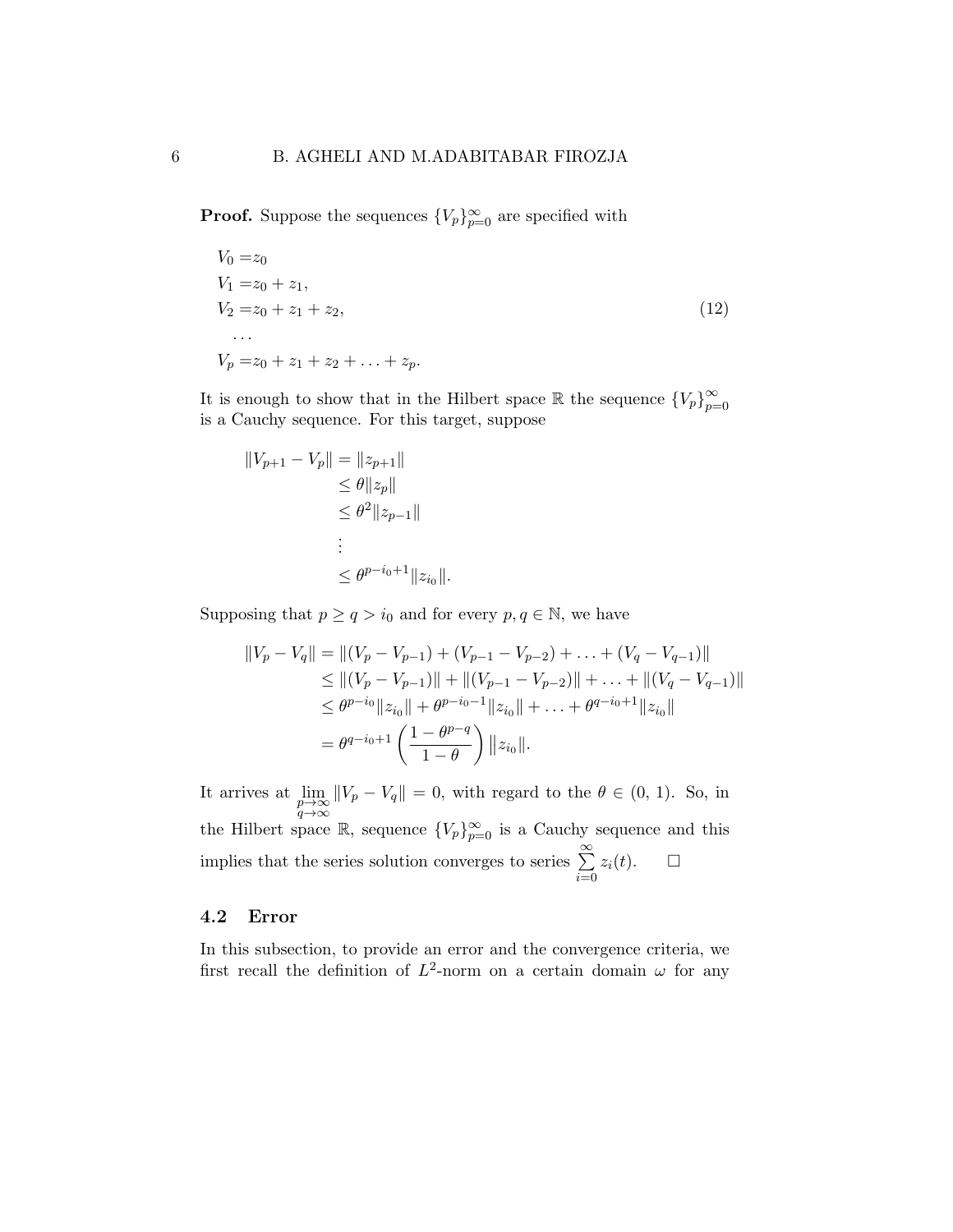continuous function h:

$$
||h|| = \sqrt{\int_{\omega} h^2 \, d\omega}.
$$

Consider the following boundary value problems:

$$
\begin{cases}\nL\left[z_0(t)\right] + \nu(t) = 0, & B\left(z_0, \frac{dz_0}{dt}\right) = 0, \\
L\left[z_1(t)\right] + N\left[z_0(t)\right] + \nu(t) = 0, & B\left(z_1, \frac{dz_1}{dt}\right) = 0, \\
L\left[z_2(t)\right] + N\left[z_1(t)\right] + \nu(t) = 0, & B\left(z_2, \frac{dz_2}{dt}\right) = 0, \\
\vdots \\
L\left[z_{n+1}(t)\right] + N\left[z_n(t)\right] + \nu(t) = 0, & B\left(z_{n+1}, \frac{dz_{n+1}}{dt}\right) = 0.\n\end{cases}
$$
\n(13)

Then the error remainder is  $[3, 19]$  $[3, 19]$ 

$$
ER_n(t) = L [z_n(t)] + N [z_n(t)] + \nu(t),
$$
\n(14)

and the maximal error remainder is  $[3, 19]$  $[3, 19]$ 

$$
MER_n(t) = \max_{0 \le t \le 1} |ER_n(t)|.
$$
 (15)

# 5 Applications And Results

Three examples in this part are now made for the purpose of making the readers understand the TAM for FRDEs more easily. The software Mathematica in these examples has been utilized for plots and computations.

<span id="page-6-0"></span>Example 5.1. For the first example, we offer the FRDEs:

$$
D^{\theta}z(t) = t^4\Gamma(3-\theta)^2 - 2t^{2-\theta} - z^2(t), \quad t \in (0,1), \quad \theta \in (0,1], \quad (16)
$$

including the incipient conditions

$$
z_0 = z(0) = 0,\t\t(17)
$$

via the exact solution  $z(t) = t^2 \Gamma(3 - \theta)$ .

Table [1](#page-7-0) represents the present method for  $\theta = 0.9$  and  $n = 3$ .  $TAM(z_3)$  is approximate solution with three iterations.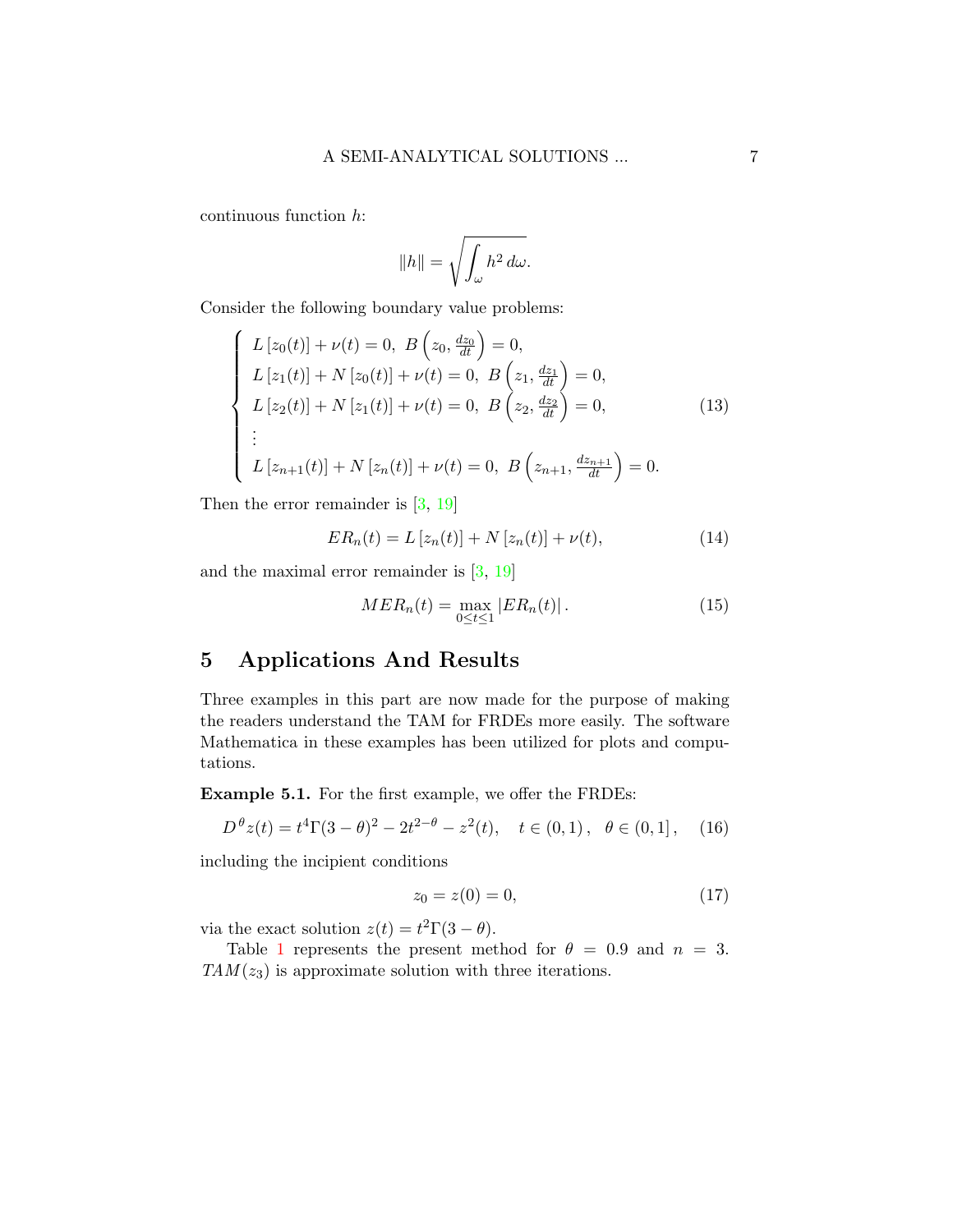|              | $TAM(z_3)$         |                       |                        |           |  |  |
|--------------|--------------------|-----------------------|------------------------|-----------|--|--|
|              | חר                 | CFD                   | ABD                    | Exact     |  |  |
| 0            |                    |                       | $\mathbf{I}$           |           |  |  |
| 0.2          | 0.0418594          | 0.0418462             | 0.0418453              | 0.0418594 |  |  |
| 0.4          | 0.167437           | 0.167297              | 0.167294               | 0.167438  |  |  |
| 0.6          | 0.376734           | 0.376601              | 0.376583               | 0.376735  |  |  |
| 0.8          | 0.669749           | 0.6696                | 0.66959                | 0.669751  |  |  |
| Total Errors | $4 \times 10^{-6}$ | $4.32 \times 10^{-4}$ | $4.711 \times 10^{-4}$ | 0.0       |  |  |

<span id="page-7-0"></span>Table 1: Comparison between the approximate solutions of the sample [5.1](#page-6-0) with  $\theta = 0.9$ .

<span id="page-7-2"></span>**Example 5.2.** For the second example, we offer the FRDEs [\[1\]](#page-10-0):

$$
D^{\theta}z(t) = 1 + 2z(t) - z^2(t), \quad t \in (0, 1), \quad \theta \in (0, 1], \tag{18}
$$

including the incipient conditions

$$
z_0 = z(0) = 0.\t(19)
$$

Toward  $\theta = 1$ , the solution that we have gained is in accordance with the precise solution  $z(t) = 1 + \sqrt{2} \tanh \left( \sqrt{2}t + \frac{1}{2} \right)$  $\frac{1}{2} \log \left( \frac{\sqrt{2}-1}{\sqrt{2}+1} \right)$ .

Table [2,](#page-7-1) represents the present method for  $\theta = 1, n = 3$  and the achieved results of fractional variational iteration method (FVI), modified homotopic perturbation method (MHPM), trigonometric transform method (TTM) and Padé-variational iteration method (PVI)  $[1]$ .

<span id="page-7-1"></span>Table 2: Comparison between the approximate solutions of the sample [5.2,](#page-7-2) with  $\theta = 1$ .

|     |             |          |            |          | $TAM(z_3)$ |          |          |          |
|-----|-------------|----------|------------|----------|------------|----------|----------|----------|
|     | <b>MHPM</b> | FVI      | <b>PVI</b> | TTM      | CD         | CFD.     | ABD      | Exact    |
| 0.6 | 1.370240    | 1.873658 | 1.331462   | 0.953566 | 0.945156   | 0.945156 | 0.945156 | 0.953653 |
| 0.7 | 1.367499    | 2.112944 | 1.497600   | 1.152949 | 1.14483    | 1.14483  | 1.14483  | 1.15308  |
| 0.8 | 1.794879    | 2.260134 | 1.630234   | 1.346364 | 1.34155    | 1.34155  | 1.34155  | 1.34655  |
| 0.9 | 1.962239    | 2.339134 | 1.724439   | 1.526911 | 1.52769    | 1.52769  | 1.52769  | 1.52715  |
| 1.0 | 2.087384    | 2.379356 | 1.776542   | 1.689498 | 1.69524    | 1.69524  | 1.69524  | 1.68976  |

Due to increasing the amount  $n$  in this method (Table [3\)](#page-8-0), a much better approximate solution can be achieved.

The time of CPU used in minutes for Example [5.2,](#page-7-2) with  $\theta = 1$ featuring CD, CFD and ABD, is shown in Table [4,](#page-8-1) for  $n = 3$  and  $n = 8$ .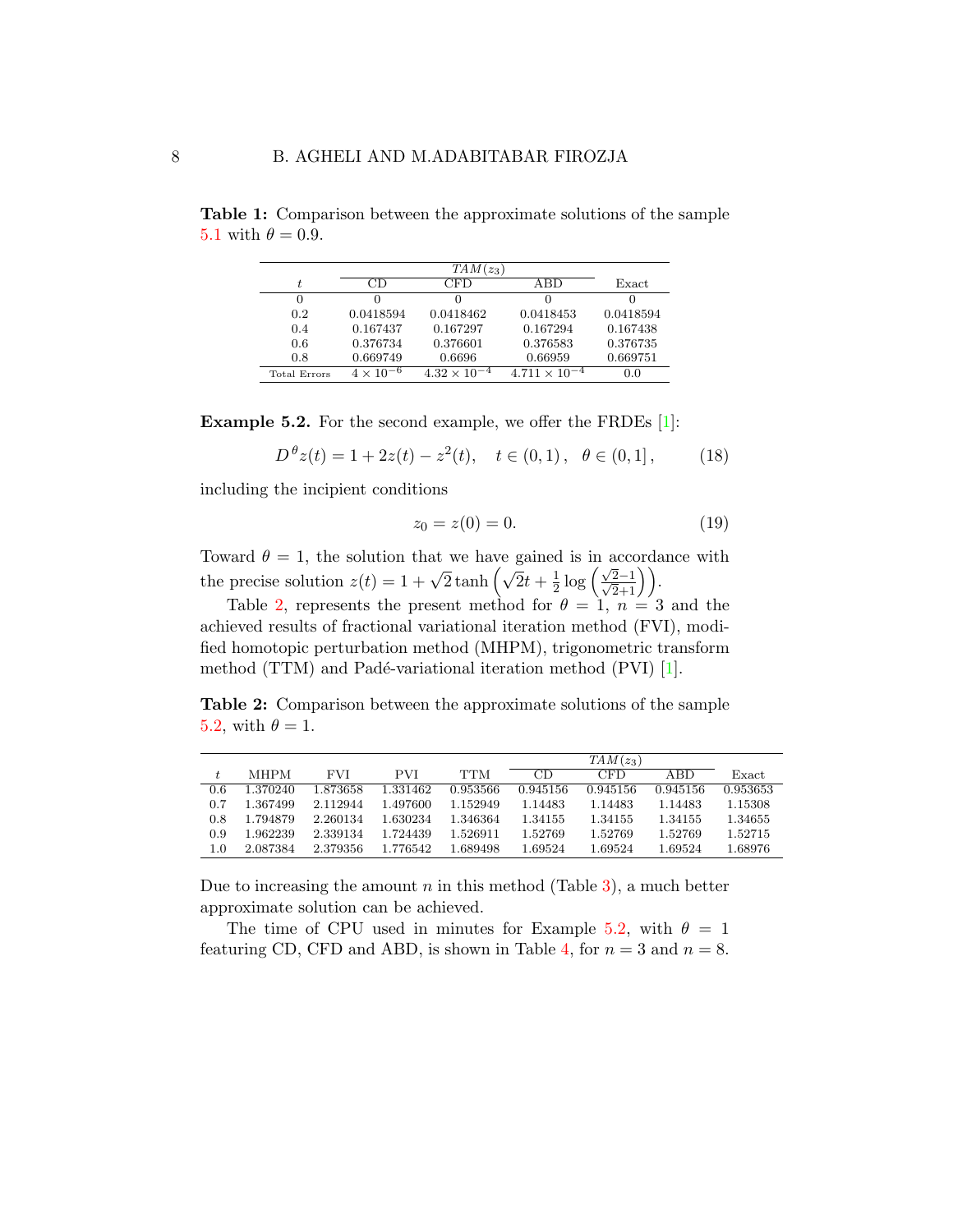<span id="page-8-0"></span>Table 3: Comparison between the approximate solutions of [5.2](#page-7-2) accompanied by different iterations.

|          | СĐ       |          | CFD <sup>-</sup> |          |  | A B D    |          |          |
|----------|----------|----------|------------------|----------|--|----------|----------|----------|
| t.       | $n=3$    | $n=8$    | $n=3$            | $n=8$    |  | $n=3$    | $n=8$    | Exact    |
| $\Omega$ | $\theta$ |          | 0                |          |  |          |          | 0        |
| 0.2      | 0.241586 | 0.241977 | 0.241586         | 0.241977 |  | 0.241586 |          | 0.241977 |
| 0.4      | 0.564013 | 0.567812 | 0.564013         | 0.567812 |  | 0.564013 | 0.567812 | 0.567812 |
| 0.6      | 0.945156 | 0.953566 | 0.945156         | 0.953566 |  | 0.945156 | 0.953566 | 0.953566 |
| 0.8      | 1.34155  | 1.34636  | 1.34155          | 1.34636  |  | 1.34155  | 1.34636  | 1.34636  |
| $1.0\,$  | 1.69524  | 1.6895   | 1.69524          | 1.6895   |  | 1.69524  | 1.6895   | 1.6895   |

Table 4: Duration used in minutes for Example [5.2.](#page-7-2)

<span id="page-8-1"></span>

|                    |             |          | $\gamma_{FT}$ |             |         |  |            |          |
|--------------------|-------------|----------|---------------|-------------|---------|--|------------|----------|
|                    | $n = 3$     | $n = 8$  |               | $n=3$       | $n = 8$ |  | — പ        | $n = 8$  |
| <b>Total Times</b> | 0.000520833 | 0.343229 |               | 0.000260417 | 0294271 |  | 0.00510745 | 0.560677 |

<span id="page-8-2"></span>Example 5.3. For the third example, we offer the FRDEs:

<span id="page-8-3"></span>
$$
D_t^{\theta} z(t) - z(t) - z(t)^2 = 0, \quad t \in (0, 1), \quad \theta \in (0, 1], \tag{20}
$$

including the incipient conditions

$$
z_0 = z(0) = 0.5. \tag{21}
$$

For  $\theta = 1$  exact solution is  $z(t) = \frac{\exp(-t)}{\exp(-t) + 1}$ .

The exact and fifth approximate answers for Example [5.3,](#page-8-2) with  $\theta =$ 0.8 through applying TAM can be seen with the CD, CFD and ABD for Eq. [\(20\)](#page-8-3) in Figure [1.](#page-9-0)

The exact and third and fifth approximate answers in Table [5,](#page-9-1) featuring different values  $\theta$  through applying TAM can be seen with the CD, CFD and ABD for Eq. [\(20\)](#page-8-3).

Fig[.2](#page-10-2) shows the absolute error for  $n = 5$  with TAM for various values of  $0 \le t \le 1$  and  $\theta = 0.8$ .

The time of CPU used in minutes for Example [5.3,](#page-8-2) with different  $\theta$ featuring CD, CFD and ABD, is shown in Table [6,](#page-9-2) for  $n = 5$ .

# 6 Conclusion

We have efficiently utilized TAM as a semi-analytical iterative technique to acquire approximate solution of the fractional Riccati differen-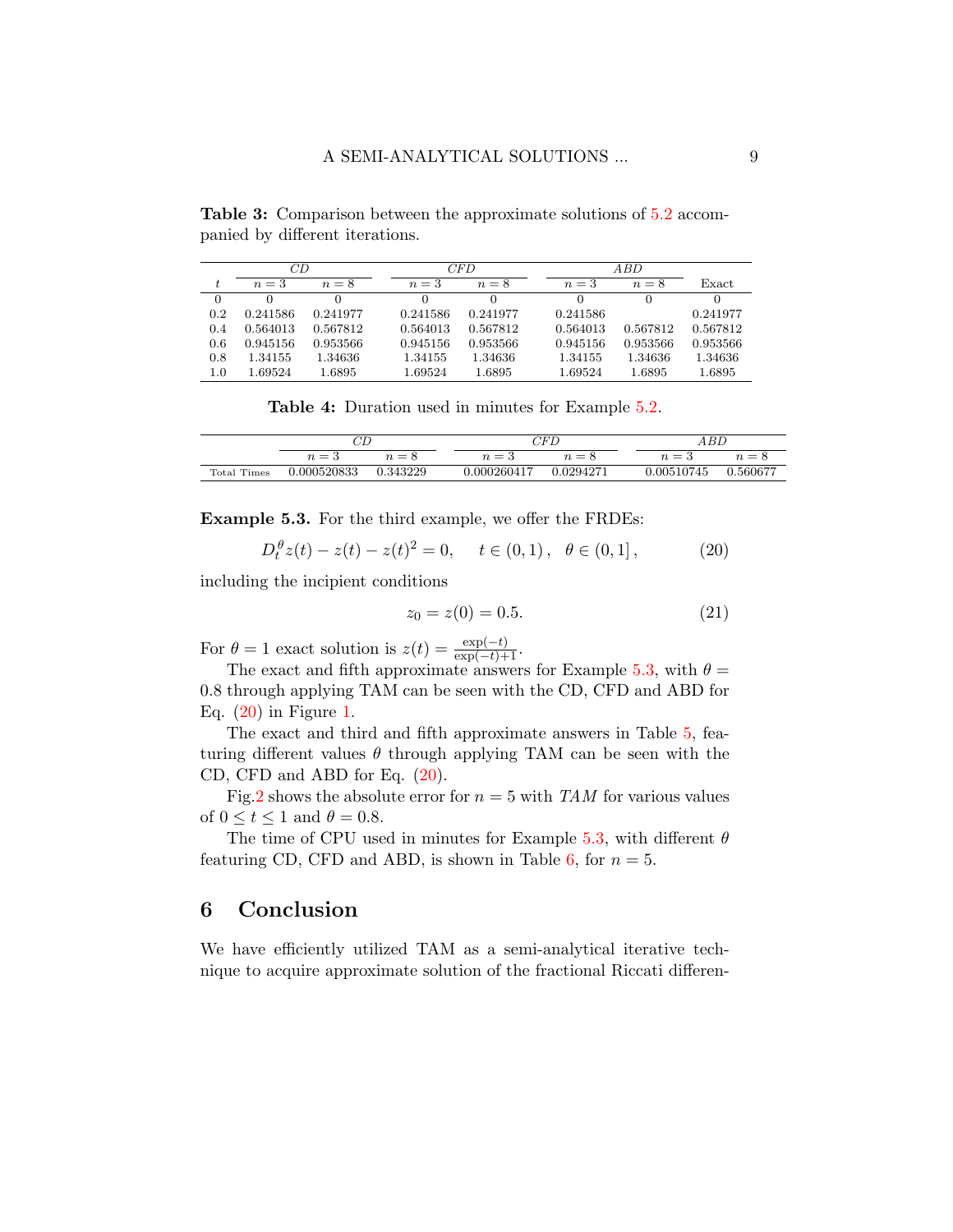<span id="page-9-0"></span>

Figure 1: Agreement the exact solution and TAM with the CD, CFD and ABD featuring  $\theta = 0.8$  and  $n = 5$  for Eq.[\(20\)](#page-8-3).

<span id="page-9-1"></span>Table 5: Comparison between the approximate solutions of the sample [5.3](#page-8-2) accompanied by different  $\theta$  and different iterations.

|     |                       | СĐ                  | <b>CFD</b>            |                     | A BD                  |                        |          |
|-----|-----------------------|---------------------|-----------------------|---------------------|-----------------------|------------------------|----------|
|     | $\theta = 0.8, n = 5$ | $\theta = 1, n = 3$ | $\theta = 0.8, n = 5$ | $\theta = 1, n = 3$ | $\theta = 0.8, n = 5$ | $\theta = 1$ , $n = 3$ | Exact    |
| 0   | 0.5                   | 0.5                 | 0.45049               | 0.5                 | 0.444338              | 0.5                    | 0.5      |
| 0.2 | 0.426648              | 0.450166            | 0.412313              | 0.450166            | 0.382389              | 0.450166               | 0.450166 |
| 0.4 | 0.374723              | 0.401312            | 0.375686              | 0.401312            | 0.340215              | 0.401312               | 0.401312 |
| 0.6 | 0.331046              | 0.35434             | 0.340894              | 0.35434             | 0.305384              | 0.35434                | 0.35434  |
| 0.8 | 0.293511              | 0.309997            | 0.308139              | 0.309997            | 0.275623              | 0.309997               | 0.309997 |
| 1.0 | 0.261056              | 0.268812            | 0.277548              | 0.268812            | 0.249752              | 0.268812               | 0.268812 |

<span id="page-9-2"></span>Table 6: Duration used in minutes for Example [5.3.](#page-8-2)

| H           | CD        | CFD        | ABD        |
|-------------|-----------|------------|------------|
| 0.01        | 0.179167  | 0.00286458 | 0.211198   |
| 0.5         | 0.141146  | 0.003125   | 0.405729   |
| 0.8         | 0.186458  | 0.00338542 | 0.609375   |
| 1.0         | 0.0015625 | 0.0015625  | 0.00182292 |
| Total Times | 0.508334  | 0.0109375  | 1.22812    |

tial equations (FRDEs). While this approach is a semi-analytical iterative technique, there is a significant amount of analytical work where the computational times of integrals are needed to be carried out numerically. There is one concern that readers may have and that is the analytical part of the solution. In essence, the differentiation and integration involved, depending on the problem can get challenging at times. The results demonstrate that via few iterations of TAM, we can achieve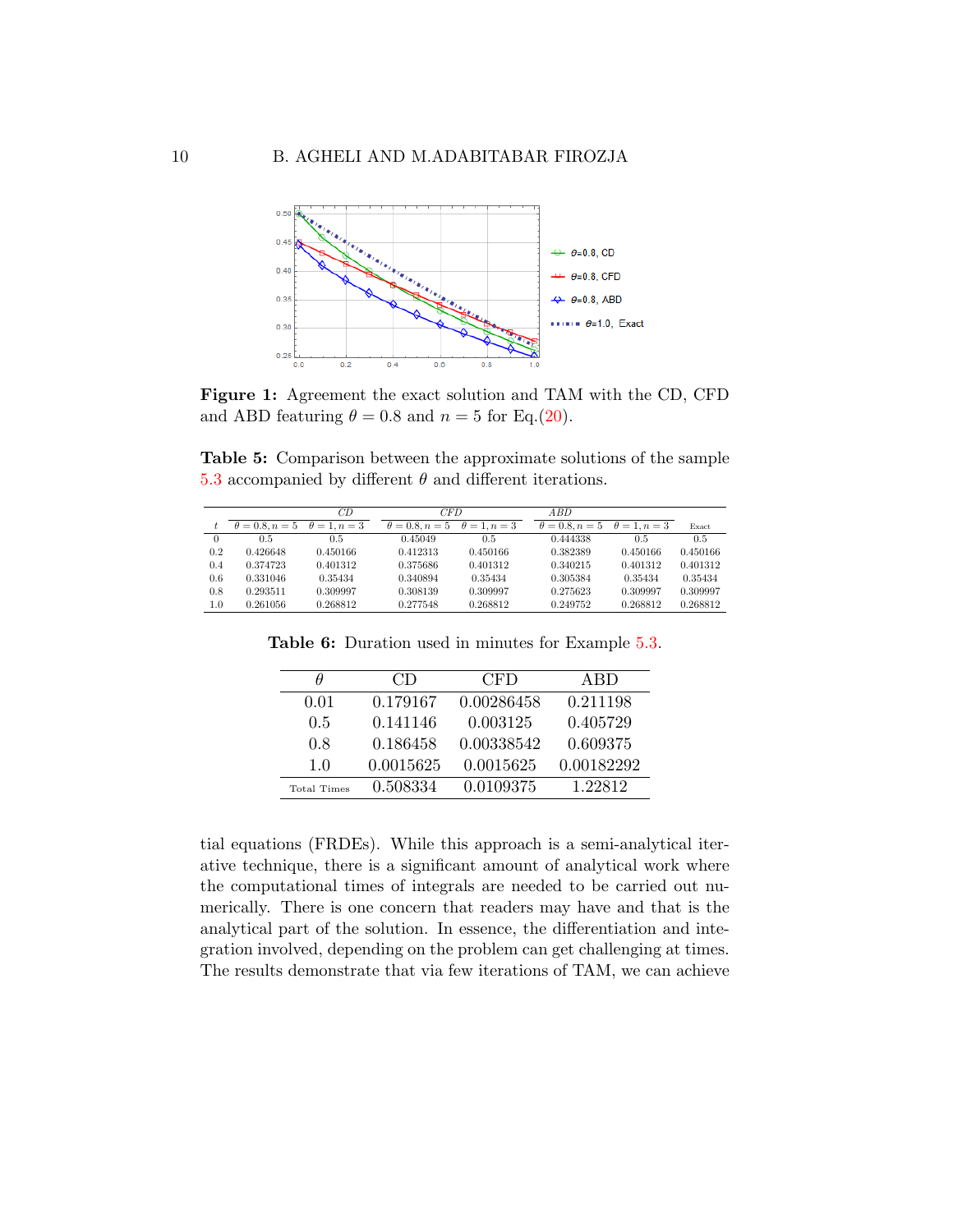<span id="page-10-2"></span>

Figure 2: Absolute errors for Example [5.3.](#page-8-2)

useful approximate solutions. We utilized TAM and presented a comparison between approximate solution with CD, CFD and ABD for the FRDEs. The results showed that the relations between total errors are  $CD < CFD < ABD$ . In addition, the results show the order of CPU speed in calculation in Mathematica are  $CFD < ABD < CD$ .

# References

- <span id="page-10-0"></span>[1] B. Agheli, Approximate solution for solving fractional Riccati differential equations via trigonometric basic functions, Transactions of A. Razmadze Mathematical Institute, 172 3 (2018), 299-308.
- <span id="page-10-1"></span>[2] M. A. Al-Jawary, A semi-analytical iterative method for solving nonlinear thin film flow problems, Chaos, Solitons & Fractals, 99 (2017), 52-56.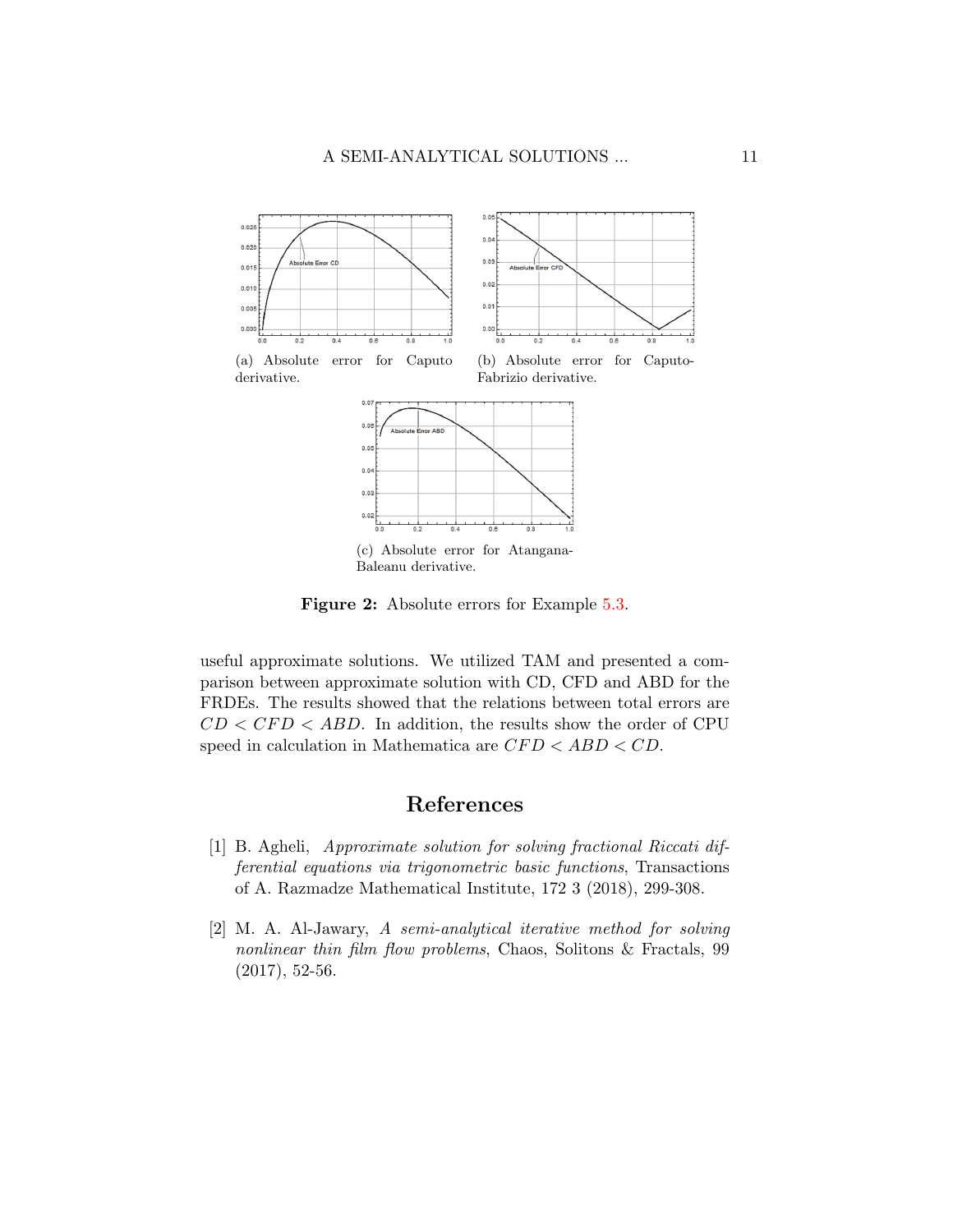- <span id="page-11-7"></span>[3] M. A. Al-Jawary, & G. H. Radhi, The variational iteration method for calculating carbon dioxide absorbed into phenyl glycidyl ether, Iosr Journal of Mathematics, 11 (2015), 99-105.
- <span id="page-11-5"></span>[4] M. A. AL-Jawary, & O. M. Salih, Reliable iterative methods for 1D Swift–Hohenberg equation, Arab Journal of Basic and Applied Sciences, 27 1 (2020), 56-66.
- [5] M. A. Al-Jawary, M. I. Adwan & G. H. Radhi, Three iterative methods for solving second order nonlinear ODEs arising in physics, Journal of King Saud University-Science, 32 1 (2020), 312-323.
- <span id="page-11-6"></span>[6] M. A. Al-Jawary, M. M. Azeez, & G. H. Radhi, Analytical and numerical solutions for the nonlinear Burgers and advection–diffusion equations by using a semi-analytical iterative method, Computers & Mathematics with Applications, 76 1 (2018), 155-171.
- <span id="page-11-2"></span>[7] S. H. Altoum, & S. Y. Arbab, Comparison Solutions Between Lie Group Method and Numerical Solution of (RK4) for Riccati Differential Equation, Applied and Computational Mathematics, 5 2 (2016), 64-72.
- <span id="page-11-1"></span>[8] A. Arikoglu, & I. Ozkol, Solution of fractional differential equations by using differential transform method, Chaos, Solitons & Fractals, 34 5 (2007), 1473-1481.
- <span id="page-11-4"></span>[9] A. Atangana, & D. Baleanu, New fractional derivatives with nonlocal and non-singular kernel: theory and application to heat transfer model, Thermal Sci, (2016):18. doi: 10.2298/TSCI160111018A.
- <span id="page-11-3"></span>[10] H. Azin, F. Mohammadi, & J. T. Machado, A piecewise spectralcollocation method for solving fractional Riccati differential equation in large domains, Computational and Applied Mathematics, 38 3 (2019), 96.
- <span id="page-11-0"></span>[11] D. Baleanu, & A. C. Luo, Discontinuity and Complexity in Nonlinear Physical Systems, J. T. Machado (Ed.), Springer, (2014).
- [12] D. Baleanu, B. Ghanbari, J. H. Asad, A. Jajarmi, & H. M. Pirouz, Planar system-masses in an equilateral triangle: numerical study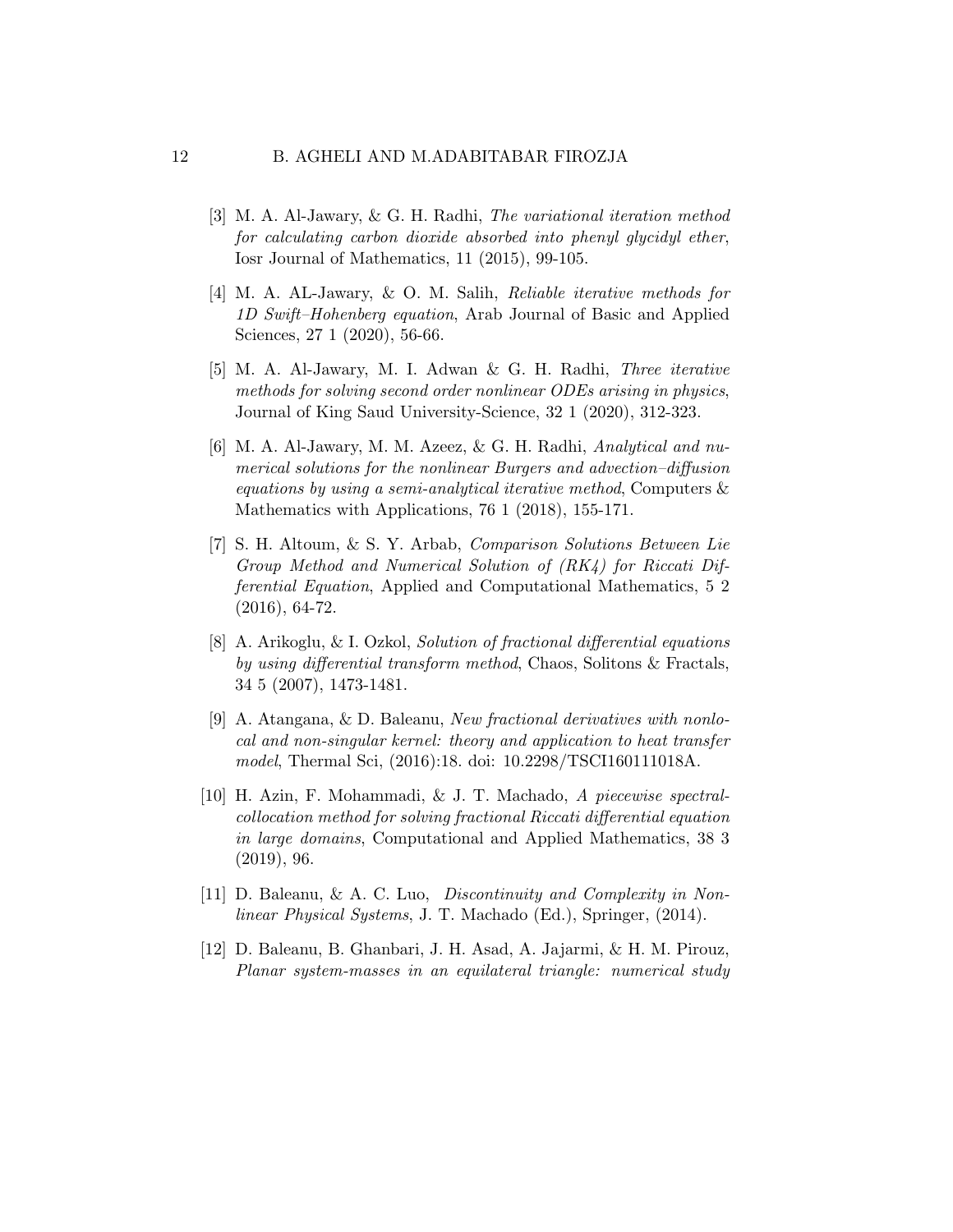within fractional calculus, CMES-Comp Modeling Eng Sci, 124 3 (2020), 953-968.

- [13] D. Baleanu, A. Jajarmi, H. Mohammadi, & S. Rezapour, A new study on the mathematical modelling of human liver with Caputo–Fabrizio fractional derivative, Chaos, Solitons & Fractals, 134 109705 (2020).
- [14] D. Baleanu, S. S. Sajjadi, J. H. Asad, A. Jajarmi, & E. Estiri, Hyperchaotic behaviors, optimal control, and synchronization of a nonautonomous cardiac conduction system, Advances in Difference Equations 2021 157 (2021).
- <span id="page-12-2"></span>[15] D. Baleanu, S.S. Sajjadi, A. Jajarmi, O. Defterli, & J.H. Asad, The fractional dynamics of a linear triatomic molecule, Rom. Rep. Phys., 73 1 (2021), 105.
- <span id="page-12-4"></span>[16] M. Caputo, & M. Fabrizio, A new definition of fractional derivative without singular kernel, Progr. Fract. Differ. Appl, 1 2 (2015), 1-13.
- <span id="page-12-0"></span>[17] R. Cordero-Soto, R. M. Lopez, E. Suazo, & S. K. Suslov, Propagator of a charged particle with a spin in uniform magnetic and perpendicular electric fields, Letters in Mathematical Physics, 84 2-3 (2008), 159-178.
- <span id="page-12-3"></span>[18] J. S. Duan, R. Rach & A. M. Wazwaz, Steady-state concentrations of carbon dioxide absorbed into phenyl glycidyl ether solutions by the Adomian decomposition method, Journal of Mathematical Chemistry, 53 4 (2015), 1054-1067.
- <span id="page-12-5"></span>[19] J. S. Duan, R. Rach, D. Baleanu & A. M. Wazwaz, A review of the Adomian decomposition method and its applications to fractional differential equations, Communications in Fractional Calculus, 3 2 (2012), 73-99.
- <span id="page-12-1"></span>[20] M. A. Firozja, A. A. Hosseinzadeh, & B. Agheli, An approximate solution of Riccati's differential equation using fuzzy linguistic model, Soft Computing, (2021), 1-7.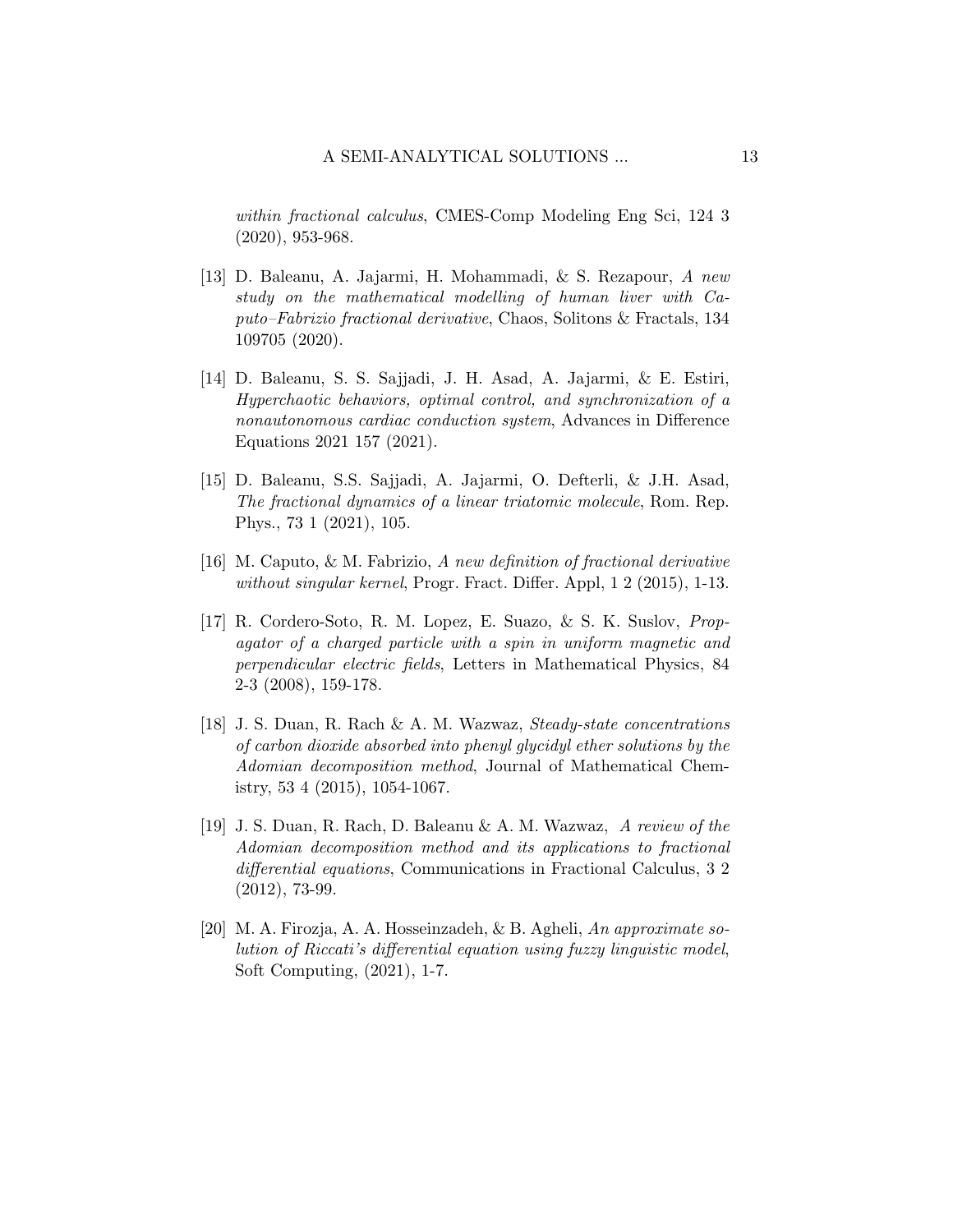### 14 B. AGHELI AND M.ADABITABAR FIROZJA

- <span id="page-13-0"></span>[21] S. Etemad, M.S. Souid, B. Telli, M. K. A. Kaabar, S. Rezapour, Investigation of the neutral fractional differential inclusions of Katugampola-type involving both retarded and advanced arguments via Kuratowski MNC technique, Advances in Difference Equations 2021, 214. FBVPs. Symmetry, 13 3 (2021), 469.
- <span id="page-13-7"></span>[22] M. Gulsu, Y. Ozturk, & A. Anapali, A Collocation Method for Solving Fractional Riccati Differential Equation, Advances in Applied Mathematics and Mechanics, 5 6 (2013), 872-884.
- <span id="page-13-5"></span>[23] M. Hamarsheh, A. I. Ismail, & Z. Odibat, An analytic solution for fractional order Riccati equations by using optimal homotopy asymptotic method, Applied Mathematical Sciences, 10 23 (2016), 1131-1150.
- <span id="page-13-6"></span>[24] J. Hou, & C. Yang, Numerical solution of fractional-order Riccati differential equation by differential quadrature method based on Chebyshev polynomials, Advances in Difference Equations, 2017 1 (2017), 365.
- <span id="page-13-1"></span>[25] A. Jajarmi, & D. Baleanu, On the fractional optimal control problems with a general derivative operator, Asian Journal of Control, 23 2 (2021), 1062-1071.
- <span id="page-13-4"></span>[26] M. M. Khader, Numerical treatment for solving fractional Riccati differential equation, Journal of the Egyptian Mathematical Society, 21 1 (2013), 32-37.
- <span id="page-13-2"></span>[27] A. A. Kilbas, H. M. Srivastava, & J.J. Trujillo, Theory and application of fractional differential equations, Elsevier B.V, Netherlands, 2006.
- <span id="page-13-8"></span>[28] J. Losada, & J. J. Nieto, Properties of a new fractional derivative without singular kernel, Progr. Fract. Differ. Appl, 1 2 (2015), 87- 92.
- <span id="page-13-3"></span>[29] F. Martinez, I. Martinez, M. K. A. Kaabar, R. Ortiz-Munuera, S. Paredes, Note on the Conformable Fractional Derivatives and Integrals of Complex-valued Functions of a Real Variable, IAENG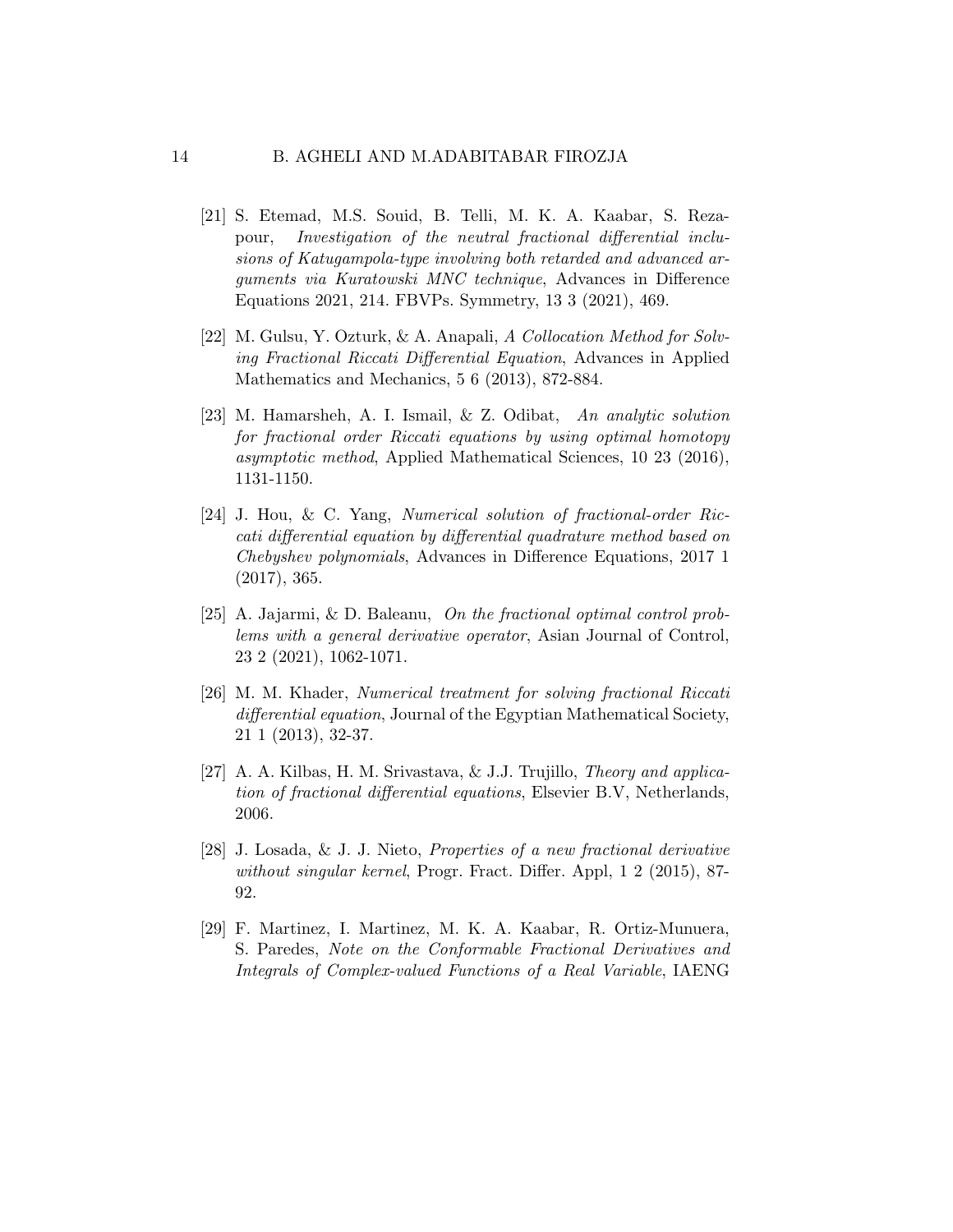International Journal of Applied Mathematics, 50 3 (2020), 609- 615.

- [30] F. Martinez, I. Martinez, M. K. A. Kaabar, S. Paredes, New results on complex conformable integral, AIMS Mathematics, 5 6 (2020), 7695-7710.
- [31] F. Martinez, I. Martinez, M. K. A. Kaabar, & Paredes, S. Generalized Conformable Mean Value Theorems with Applications to Multivariable Calculus, Journal of Mathematics, 2021 (2021).
- [32] F. Martinez, I. Martinez, M. K. A. Kaabar, & S. Paredes, On conformable laplace's equation, Mathematical Problems in Engineering, 2021 (2021).
- <span id="page-14-1"></span>[33] M. M. Matar, M. I. Abbas, J. Alzabut, M. K. A. Kaabar, S. Etemad, & S. Rezapour, Investigation of the p-Laplacian nonperiodic nonlinear boundary value problem via generalized Caputo fractional derivatives, Advances in Difference Equations, 2021 1 (2021), 1- 18.
- <span id="page-14-0"></span>[34] M. Merdan, On the solutions fractional Riccati differential equation with modified Riemann Liouville derivative, International Journal of differential equations, 2012 (2012).
- <span id="page-14-5"></span>[35] A. Neamaty, B. Agheli, & R. Darzi, The shifted Jacobi polynomial integral operational matrix for solving Riccati differential equation of fractional order, Appl. Appl. Math., 10 2 (2015), 878-892.
- <span id="page-14-3"></span>[36] Z. Odibat, S. Momani, & H. Xu, A reliable algorithm of homotopy analysis method for solving nonlinear fractional differential equations, Applied Mathematical Modelling, 34 3 (2010), 593-600.
- <span id="page-14-4"></span>[37] Z. M. Odibat, & S. Momani, Application of variational iteration method to nonlinear differential equations of fractional order, International Journal of Nonlinear Sciences and Numerical Simulation, 7 1 (2006), 27-34.
- <span id="page-14-2"></span>[38] I. Podlubny, Fractional differential equations: an introduction to fractional derivatives, fractional differential equations, to methods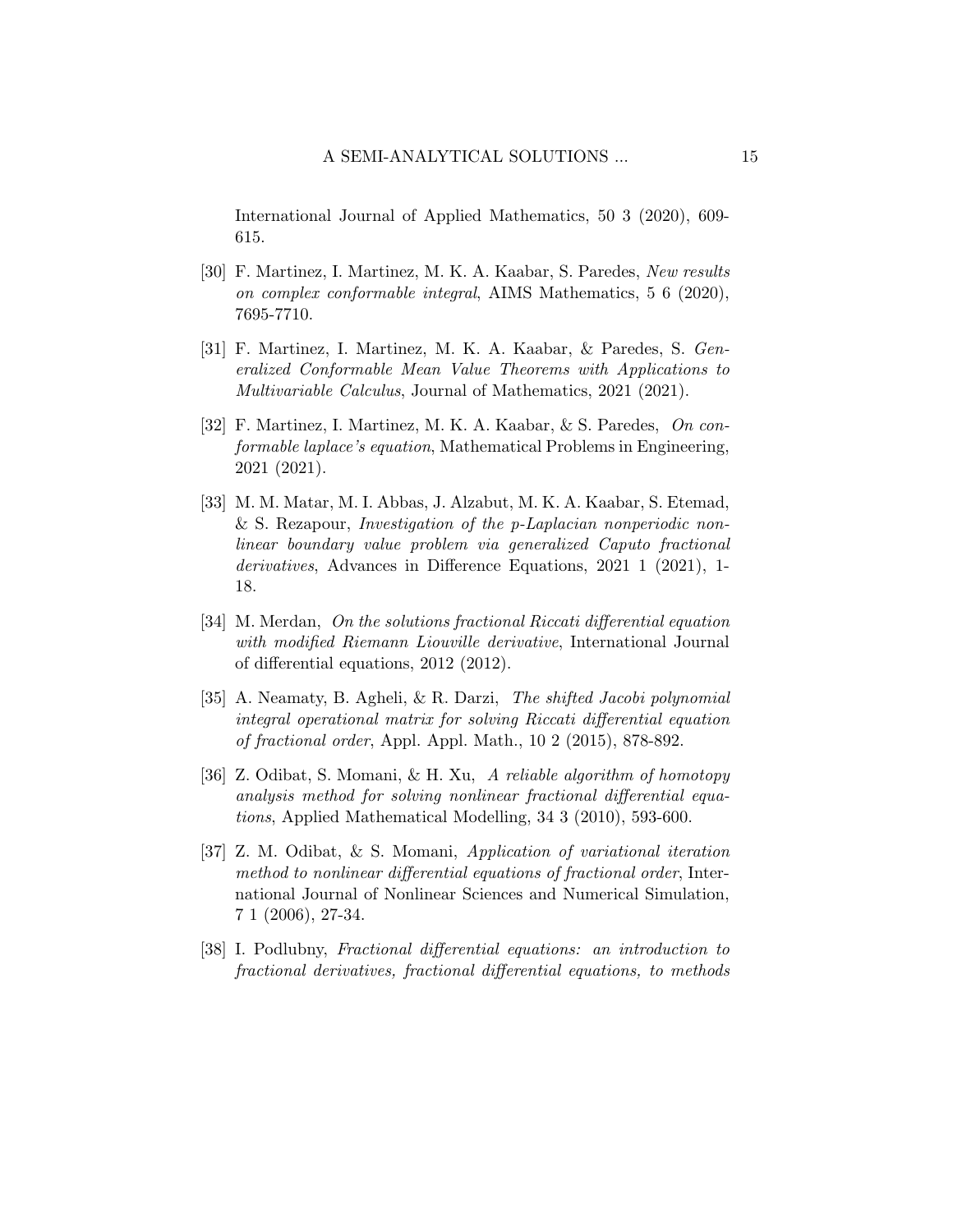of their solution and some of their applications, 198 , Academic press 1998.

- <span id="page-15-0"></span>[39] W. T. Reid, Riccati differential equations, Vol. 86, Academic Press, New York, NY, USA, 1972.
- <span id="page-15-5"></span>[40] S. Rezapour, H. Mohammadi, & A. Jajarmi, A new mathematical model for Zika virus transmission, Advances in Difference Equations 2020 589 (2020).
- <span id="page-15-6"></span>[41] M. G. Sakar, Iterative reproducing kernel Hilbert spaces method for Riccati differential equations, Journal of Computational and Applied Mathematics, 309 (2017), 163-174.
- <span id="page-15-7"></span>[42] H. Singh, & H. M. Srivastava, Jacobi collocation method for the approximate solution of some fractional-order Riccati differential equations with variable coefficients, Physica A: Statistical Mechanics and its Applications, 523 (2019), 1130-1149.
- <span id="page-15-3"></span>[43] E. Suazo, S. Suslov, & J. Vega-Guzman, The Riccati system and a diffusion-type equation, Mathematics, 2 2 (2014), 96-118.
- <span id="page-15-4"></span>[44] SH. un, Y. Zhang, D. Baleanu, W. Chen, & Y. Chen, A new collection of real world applications of fractional calculus in science and engineering, Communications in Nonlinear Science and Numerical Simulation, 64 2 (2018), 213-231.
- <span id="page-15-1"></span>[45] J. Sunday, Riccati differential equations: A computational approach, Archives of Current Research International, 9 (2017), 1-12.
- <span id="page-15-8"></span>[46] H. Temimi, & A. R. Ansari, A new iterative technique for solving nonlinear second order multi-point boundary value problems, Applied Mathematics and Computation, 218 4 (2011), 1457-1466.
- <span id="page-15-9"></span>[47] H. Temimi, & A. R. Ansari, A semi-analytical iterative technique for solving nonlinear problems, Computers & Mathematics with Applications, 61 2 (2011), 203-210.
- <span id="page-15-2"></span>[48] A. R. Vahidi, & M. Didgar, Improving the accuracy of the solutions of Riccati equations, International Journal of Industrial Mathematics, 4 1 (2012), 11-20.